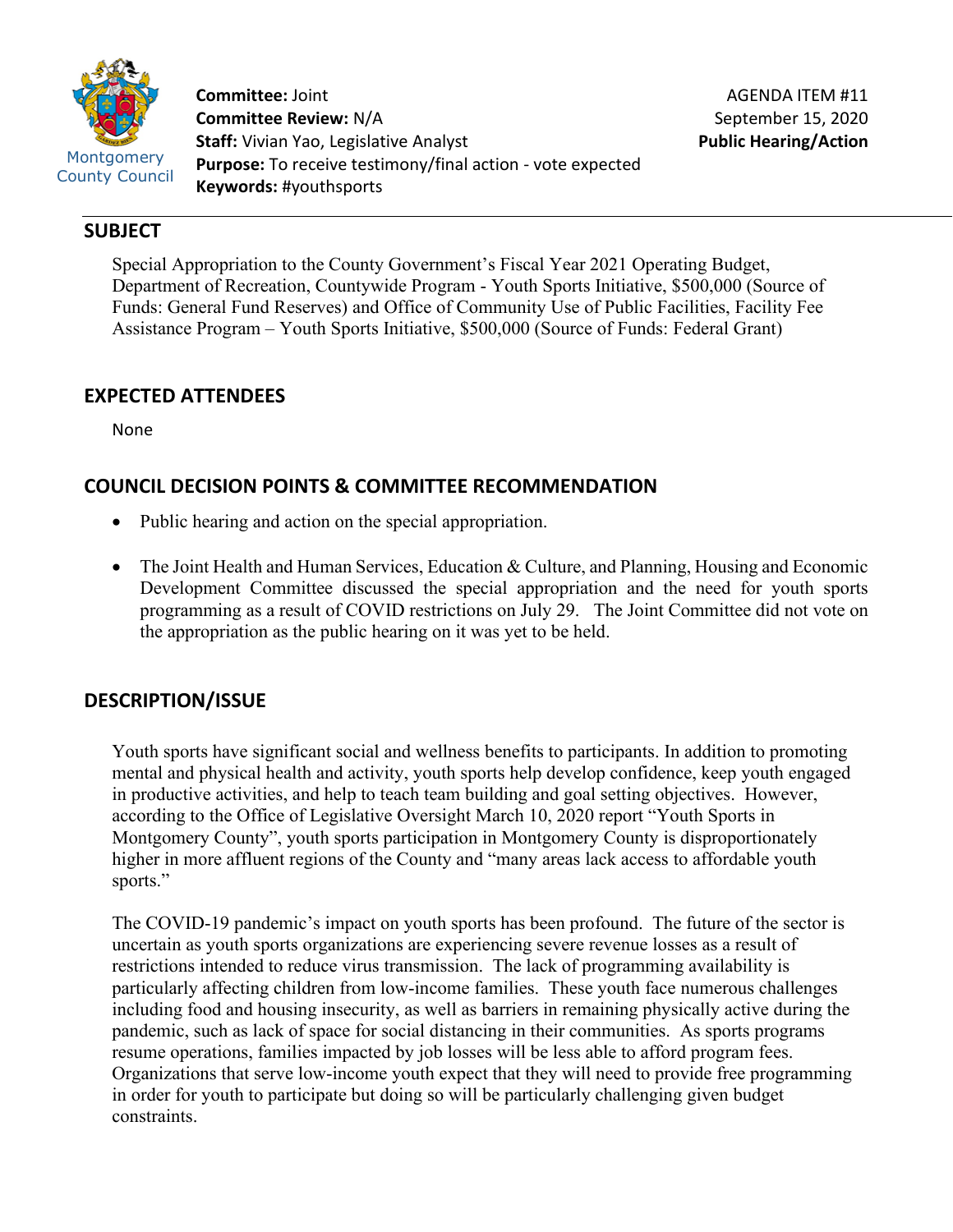### **SUMMARY OF KEY DISCUSSION POINTS**

Increasing the availability of youth sports services and supporting youth sports organizations are important in providing positive, structured activities for children who would otherwise lack access to services that support their healthy development. These services are particularly needed this fall due to MCPS's virtual-only instructional model and cancellation of all fall and winter sports.

This special appropriation will provide:

- \$500,000 appropriated to the Department of Recreation to provide affordable and universal youth sports leagues and activities targeting underserved communities in the County. The Department's approach will emphasize core fundamentals, interest exploration, motor development, sport discovery, rules and techniques, using a multi-sport/multiactivity participation strategy. Service delivery will address barriers to participation that may include paying coaches if volunteers cannot be recruited, charging nominal fees on a sliding scale, partnering with a nonprofit to distribute sports equipment to children that cannot afford it, and improving accessibility.
- \$500,000 appropriated to the Office of Community Use of Public Facilities (CUPF) to be disseminated though a Facility Fee Assistance Program to reduce fees for field and building use for youth sports programs that are primarily servings vulnerable/low-income youth and are free to participants or charge a nominal fee.
- The source of funding is \$500,000 in General Fund Reserves and \$500,000 in Federal Grant funding.

#### **This report contains:**

Proposed Resolution © 1-3

**Alternative format requests for people with disabilities.** If you need assistance accessing this report you may [submit alternative format requests](https://gcc01.safelinks.protection.outlook.com/?url=http%3A%2F%2Fwww2.montgomerycountymd.gov%2Fmcgportalapps%2FAccessibilityForm.aspx&data=02%7C01%7Csandra.marin%40montgomerycountymd.gov%7C79d44e803a8846df027008d6ad4e4d1b%7C6e01b1f9b1e54073ac97778069a0ad64%7C0%7C0%7C636886950086244453&sdata=AT2lwLz22SWBJ8c92gXfspY8lQVeGCrUbqSPzpYheB0%3D&reserved=0) to the ADA Compliance Manager. The ADA Compliance Manager can also be reached at 240-777-6197 (TTY 240-777-6196) or at [adacompliance@montgomerycountymd.gov](mailto:adacompliance@montgomerycountymd.gov)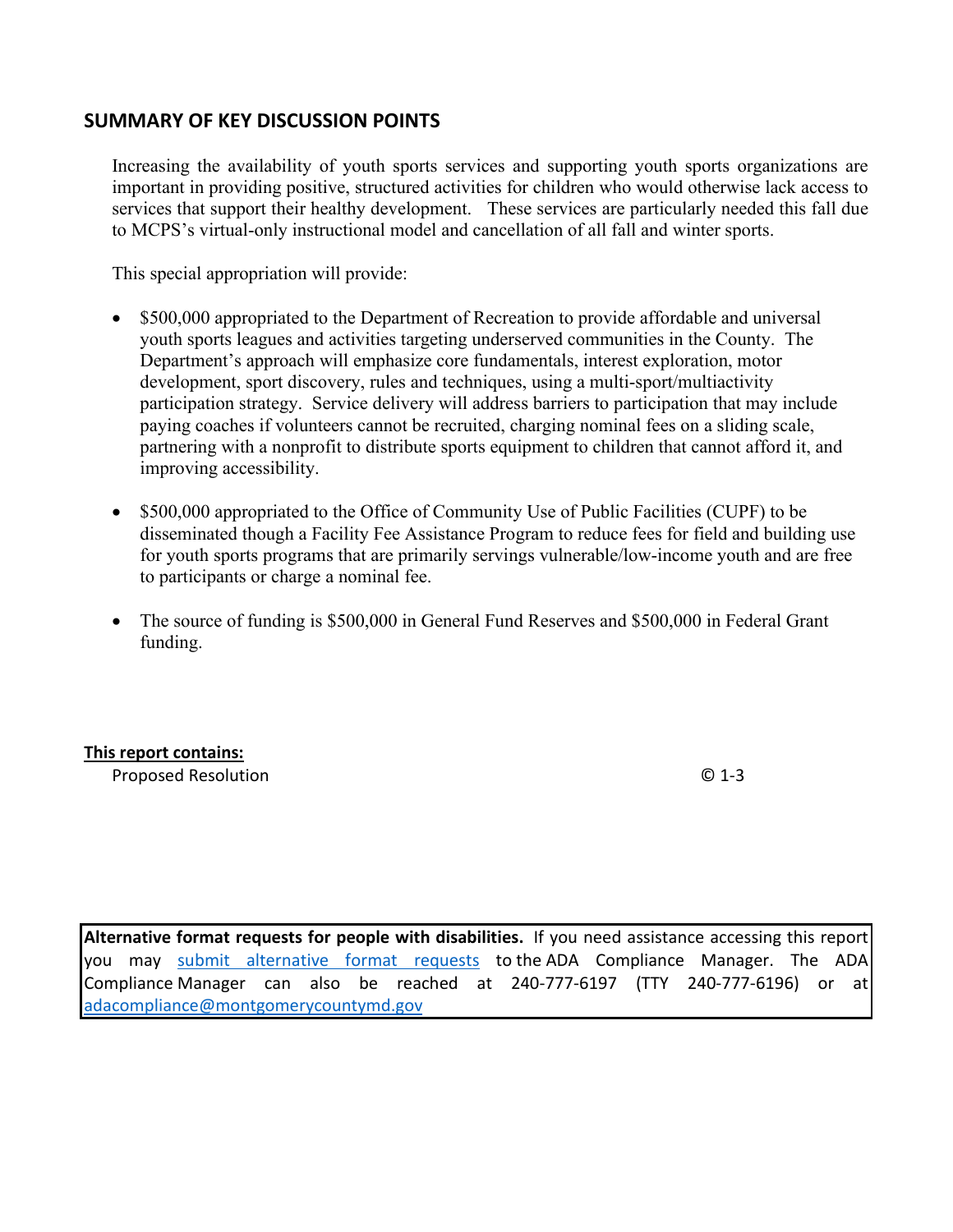Resolution No.: Introduced: July 28, 2020 Adopted:

#### **COUNTY COUNCIL FOR MONTGOMERY COUNTY, MARYLAND**

Lead Sponsor: County Council

**SUBJECT:** Special Appropriation to the Fiscal Year 2021 Operating Budget Montgomery County Government Department of Recreation Countywide Program - Youth Sports Initiative \$500,000 (Source of Funds: General Fund Reserves) and Office of Community Use of Public Facilities, Facility Fee Assistance Program – Youth Sports Initiative \$500,000 (Source of Funds: Federal Grant)

#### **Background**

- 1. Section 308 of the County Charter provides that a special appropriation is an appropriation which states that it is necessary to meet an unforeseen disaster or other emergency, or to act without delay in the public interest. Each special appropriation shall be approved by not less than six Councilmembers. The Council may approve a special appropriation at any time after public notice by news release. Each special appropriation shall specify the source of funds to finance it.
- 2. On March 11, 2020 the World Health Organization declared coronavirus COVID-19 a pandemic, and it has spread rapidly throughout the world. As of July 14, 2020, there were 15,883 confirmed cases in Montgomery County. There were 724 confirmed deaths and 38 probable deaths in Montgomery County. To slow the spread of the disease, Maryland Governor Hogan declared a State of Emergency on March 5, 2020 and issued Executive Orders that closed schools, closed non-essential businesses, and required Maryland residents to shelter at home. The disease has disproportionately affected lower-income communities and communities of color in the County.
- 3. According to the Aspen Institute's Project Play, the impact of COVID-19 pandemic on youth sports has been profound and concerns exist about the future of the sector, particularly with respect to access for children from low-income families. Youth sports organizations are experiencing severe revenue losses due to the pandemic. In the initial weeks of the pandemic, an informal poll of over 1,000 Project Play webinar participants from youth sports organizations showed that over half of respondents anticipated at least a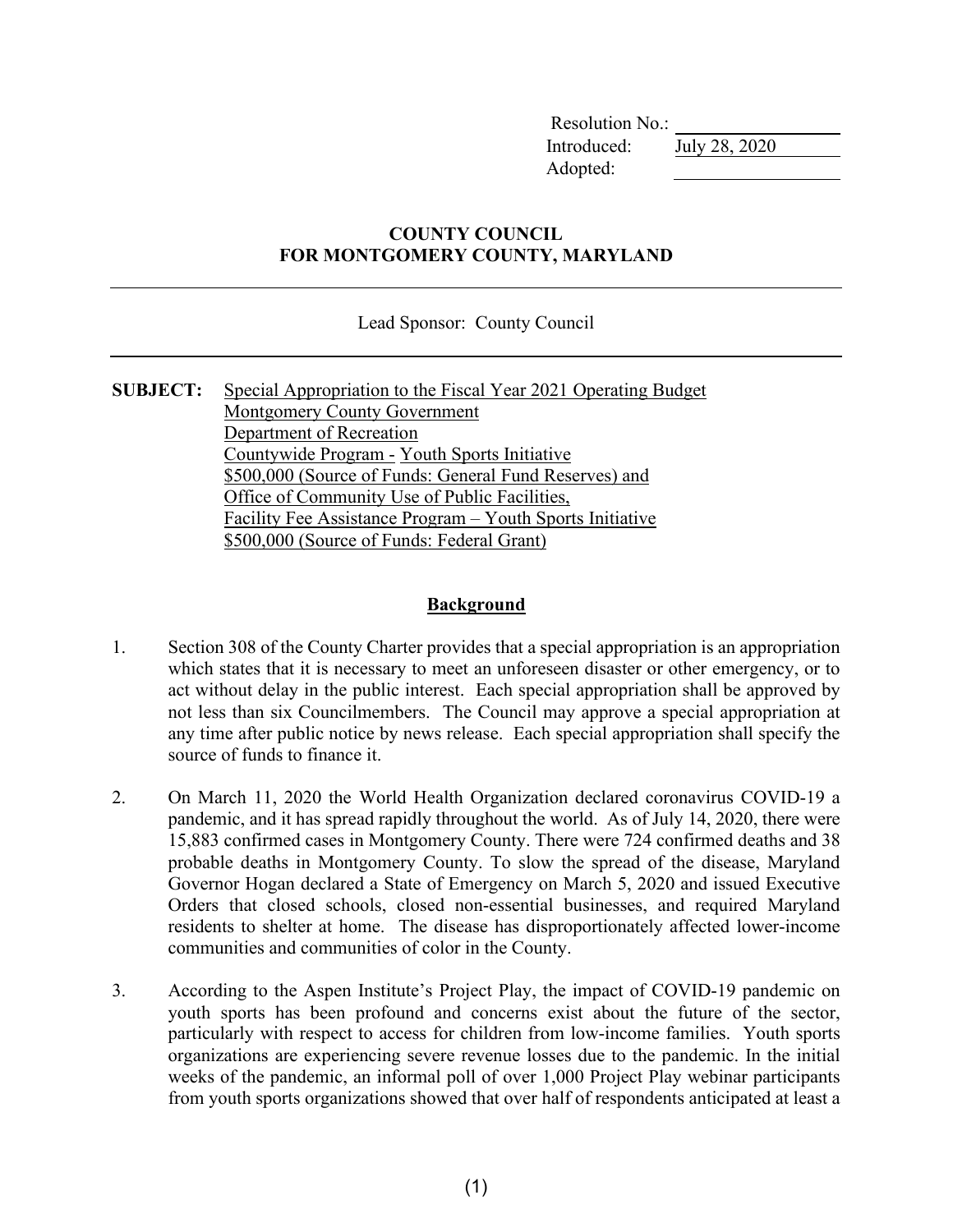50% drop in revenue in the next year. Parents are increasingly concerned about sending their children back to sports due to fears of illness.

- 4. Youth from low-income families face significant challenges. Jon Solomon of the Aspen Institute noted that cancelations of sports programs, which provide a support system for many youth, are hitting youth in low-income families the hardest. These youth face numerous challenges including food and housing insecurity, as well as barriers in remaining physically active during the pandemic such as lack of space for social distancing in their communities. As sports programs resume operations, families impacted by job losses will be less able to afford program fees. Organizations that serve low-income youth expect that they will need to provide free programming in order for youth to participate, but doing so will be particularly challenging given their budget constraints.
- 5. This post-COVID-19 landscape exacerbates inequities already existing in the County. According to the Office of Legislative Oversight March 10, 2020 report "Youth Sports in Montgomery County", youth sports participation in Montgomery County is disproportionately higher in more affluent regions of the County. Although lower cost recreational sport opportunities that do not require tryouts are thriving in some areas of the County, "many areas lack access to affordable youth sports" and for providers of youth sports, "recruiting volunteer coaches and securing athletic facilities for their activities are two key challenges."
- 6. Youth sports have significant social and wellness benefits to participants. In addition to promoting mental and physical health and activity, youth sports help develop confidence, keep youth engaged in productive activities, and help to teach team building and goal setting objectives.
- 7. Increasing the availability of youth sports services and supporting youth sports organizations are important to provide positive, structured activities for children who would otherwise lack access to these services that will support their healthy development. This special appropriation will provide:
	- \$500,000 appropriated to the Department of Recreation to provide affordable and universal youth sports leagues and activities targeting underserved communities in the County. The Department's approach will emphasize core fundamentals, interest exploration, motor development, sport discovery, and rules and techniques, using a multi-sport/multiactivity participation strategy. Service delivery will address barriers to participation that may include paying coaches if volunteers cannot be recruited, charging nominal fees on a sliding scale, partnering with a nonprofit to distribute sports equipment to children that cannot afford it, and improving accessibility.
	- \$500,000 appropriated to the Office of Community Use of Public Facilities (CUPF) to be disseminated though a Facility Fee Assistance Program to reduce fees for field and building use for youth sports programs that are primarily serving vulnerable and/or low-income youth and are free to participants or charge a nominal fee.